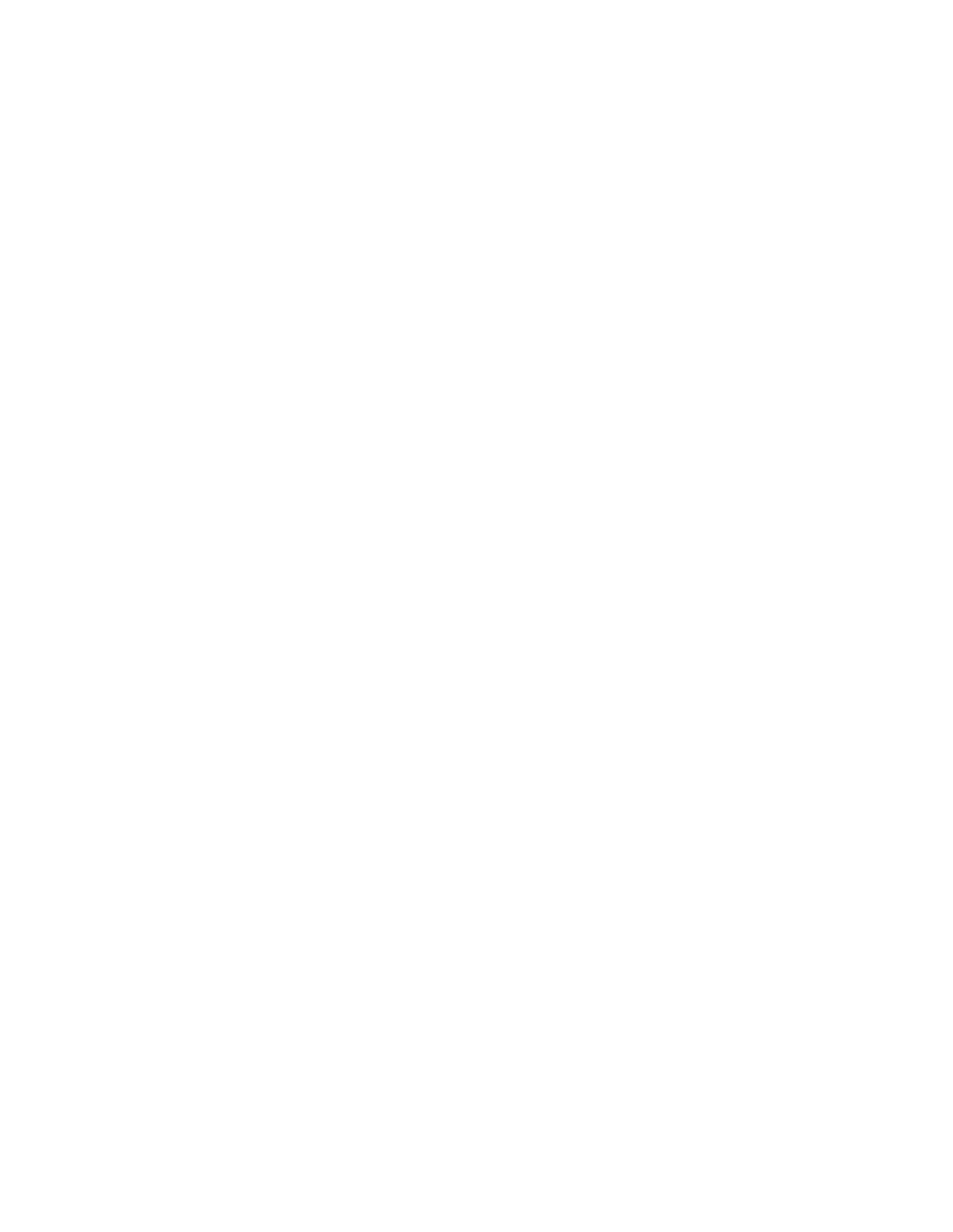#### **CONSENT CALENDAR**

#### **Concurrent Resolution for Notice under Joint Rule 16**

The following joint concurrent resolution has been introduced for approval by the Senate and House and will be adopted by the Senate unless a Senator requests floor consideration before the end of the session of the next legislative day. Requests for floor consideration should be communicated to the Secretary's Office.

#### **S.C.R. 34.**

By Senators Kitchel, Benning, Bray, Campion, MacDonald, Rodgers, and Snelling,

By Representatives Davis of Washington, Deen of Westminster, Graham of Williamstown, Krebs of South Hero, Lefebvre of Newark, McCullough of Williston, and Sheldon of Middlebury,

**S.C.R. 34.** Senate concurrent resolution honoring natural resources and transportation historian William G. Gove of Williamstown for his prodigious research and fascinating books.

*Whereas*, in the 19th and into the 20th centuries, the rivers and railroads of northern New England and New York State, a geographic region commonly referred to as the North Country, served as the highway for the region's thriving logging industry, and

*Whereas*, Bill Gove has developed great insight into the history of North Country logging and logging-related transportation, and

*Whereas*, he first worked as a forester in the timber industry, before accepting employment, in 1967, with the State of Vermont as a wood utilization forester, and

*Whereas*, since retiring from State service in the late 1980s, Bill Gove has devoted his time to a prodigious effort of researching, compiling documentation on, and writing informative books detailing the history of North Country logging and logging-related transportation, and

*Whereas*, until 1915, logs were floated hundreds of miles south on the Connecticut River, an industrial activity of sufficient importance to merit governance provisions in Vermont statutory law, and

*Whereas*, to celebrate this remarkable activity and the rugged loggers who made it possible, Bill Gove wrote *Log Drives on the Connecticut River*, and

*Whereas*, Bill Gove has examined, in great depth, locomotive logging transportation in the North Country, and